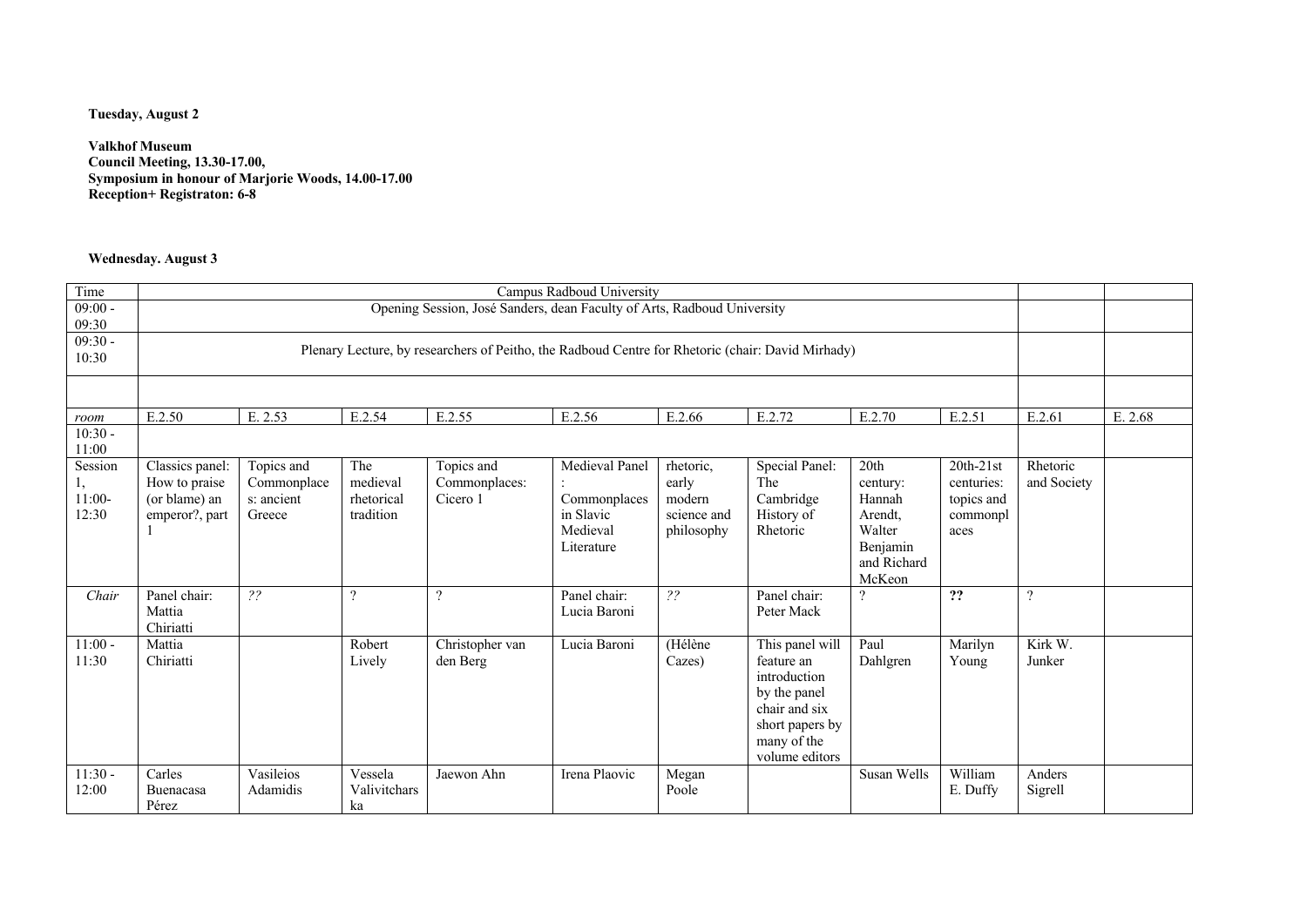| $12:00 -$<br>12:30                 | Marina Díaz<br>Bourgeal                                                                                                    | Justin Snell                                                         | Fiammetii<br>Papi                                    | Maria Silvana<br>Celentano                  | Aleksandra<br>Ivanovic                                   | Dana<br>Harrington               |                                                                                                | Peter<br>Simonson                                                                                                                                            | Maria<br>Flávia<br>Figueiredo<br>and<br>Ticiano<br>Jardim<br>Pimenta | Marco<br>Dehnert                        |                                                                 |  |
|------------------------------------|----------------------------------------------------------------------------------------------------------------------------|----------------------------------------------------------------------|------------------------------------------------------|---------------------------------------------|----------------------------------------------------------|----------------------------------|------------------------------------------------------------------------------------------------|--------------------------------------------------------------------------------------------------------------------------------------------------------------|----------------------------------------------------------------------|-----------------------------------------|-----------------------------------------------------------------|--|
| $12:30-$<br>14:00                  |                                                                                                                            |                                                                      |                                                      |                                             |                                                          |                                  |                                                                                                |                                                                                                                                                              |                                                                      |                                         |                                                                 |  |
| Session<br>2,<br>$14:00-$<br>!6:00 | Classics Panel:<br>Topoi vs.<br>Commonplace<br>s 1, the place<br>of culture in<br>Graeco-<br>Roman<br>rhetorical<br>theory | Classics Panel:<br>How to praise<br>(or blame) an<br>emperor, part 2 | Plato and<br>rhetoric                                | Topics and<br>Commonplaces:<br>ancient Rome | Graeco-Roman<br>rhetoric,<br>society and<br>literature 1 | Asia,<br>Antiquity<br>and Beyond | Early Modern<br>Panel: Political<br>Argumentation<br>: Early Modern<br>to the<br>Enlightenment | Past &<br>Present:<br>Greece and<br>Rome,<br>Restrospecti<br>ve<br>attribution of<br>modern<br>terms, Post-<br>Truth<br>Society and<br>digital<br>Humanities | 19th<br>century                                                      | Jesuit<br>rhetoric                      | Past &<br>Present:<br>Plurality of<br>traditions of<br>rhetoric |  |
| Chair                              | Panel chair:<br>Thomas Blank                                                                                               | Panel chair<br>Mattia<br>Chiriatti                                   | $\overline{?}$                                       | $\overline{\mathcal{L}}$                    | $\overline{?}$                                           | $\ddot{?}$                       | Panel Chair:<br>Mark<br>Longaker                                                               | $\ddot{\mathbf{c}}$                                                                                                                                          | $\overline{?}$                                                       | $\overline{?}$                          |                                                                 |  |
| $14:00 -$<br>14:30                 | Thomas Blank                                                                                                               | Nicola Ernst                                                         | Celso<br>Vieira                                      | Nicola Golubovic                            | Madison Jones                                            | Erin Cromer<br>Twal              | Mark<br>Longaker                                                                               | Steven Katz                                                                                                                                                  | Don<br>Abbott                                                        | María<br>Violeta<br>Pérez<br>Custodio   | David<br>Blakesley                                              |  |
| $14:30 -$<br>15:00                 | Karen<br>Piepenbrink                                                                                                       | Pilar García<br>Ruiz                                                 | $\overline{Y}$ un Ding                               | Federico Capizzi                            | Casper de<br>Jonge                                       | Jagadish<br>Paudel               | Gary Remer                                                                                     | Whitney<br>Jordan<br>Adams                                                                                                                                   | Luis<br>Eduardo<br>Lino<br>Salvador                                  | Maria<br>Asuncion<br>Sanchez<br>Manzano | Sethunya<br>Mokoko                                              |  |
| $15:00 -$<br>15:30                 | Thierry Hirsch                                                                                                             | Joe Grimwade                                                         | Eleni<br>Alexandri<br>and<br>Konstantino<br>s Stefou | Kihoon Kim                                  | $\overline{\text{Valentina}}$<br>Caruso                  | Scott Stroud                     | Stephen<br>Browne                                                                              | <b>Brian Gaines</b>                                                                                                                                          | José-<br>Antonio<br>Caballero<br>López                               | Ana Lucia<br>Oliveira                   | <b>Brian</b><br>Gaines                                          |  |
| $15:30 -$<br>16:00                 | Tobias Dänzer                                                                                                              | Francisco<br>López-Santos<br>Kornberger                              | <b>Bess Myers</b>                                    | Olga Tellen-<br>Couperus                    | Lorenzo Miletti                                          | Hani<br>Rashwan                  | Rodney<br>Herring                                                                              | Viktorija<br>Romascenko                                                                                                                                      | Christos<br>Kremmyd<br>as                                            | Josie Portz                             | Alessandra<br>Romeo                                             |  |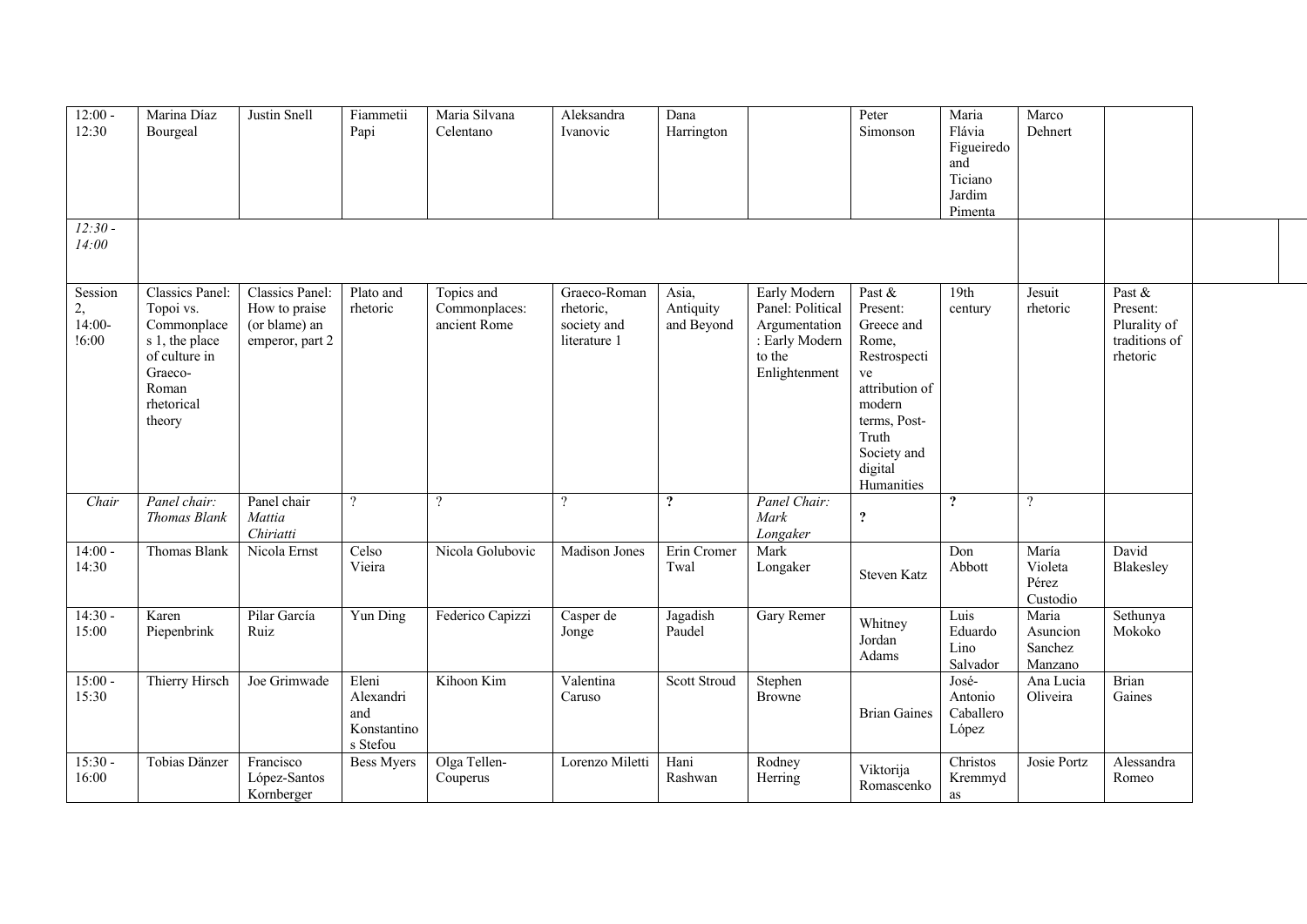| $16:00-$                        |                                                                         |                                             |                                                      |                                      |                          |                                                                                                                                   |                                                                  |                                                                                                               |                                                                            |  |
|---------------------------------|-------------------------------------------------------------------------|---------------------------------------------|------------------------------------------------------|--------------------------------------|--------------------------|-----------------------------------------------------------------------------------------------------------------------------------|------------------------------------------------------------------|---------------------------------------------------------------------------------------------------------------|----------------------------------------------------------------------------|--|
| 16:30                           |                                                                         |                                             |                                                      |                                      |                          |                                                                                                                                   |                                                                  |                                                                                                               |                                                                            |  |
| Session<br>$3, 16:30-$<br>18.00 | Classics Panel:<br>How to praise<br>(or blame) an<br>emperor, part<br>3 | Classics:<br>rhetoric and<br>historiography | Topics and<br>Commonpl<br>aces:<br>ancient<br>Greece | Early modern<br>commonplace<br>books | 18th century             | Jesuit Panel:<br>Common<br>and<br>Uncommon<br>Places:<br>Archival<br>Perspectives<br>on<br>Continuity<br>and<br>Accommoda<br>tion | Past & Present<br>Panel:<br>Atopia in<br>Antiquity and<br>Beyond | Asia Panel:<br>Rhetorical<br>Genre and<br>Metaphor:<br>Comparative<br>Perspectives<br>from China<br>and India | 20th<br>century:<br>paideia<br>and topics<br>in<br>totalitarian<br>regimes |  |
| Chair                           | Panel chair<br>Mattia<br>Chiriatti                                      | $\tilde{?}$                                 | $\mathcal{P}$                                        | $\boldsymbol{?}$                     | $\overline{?}$           | Panel chair:<br>Cinthia<br>Gannett                                                                                                | Panel chair:<br>Michele<br>Kennerly                              | Panel chair:<br>Hui Wu                                                                                        | $\overline{?}$                                                             |  |
| $16:30-$<br>17:00               | Thomas<br>Langley                                                       | Olga Osipova                                | Mike<br>Edwards                                      | Emma C. de Jong                      | Andrei Kostin            | Cinthia<br>Gannett and<br>John<br>Brereton                                                                                        |                                                                  | Hui Wu                                                                                                        | Ryan<br>Skinnell                                                           |  |
| $17:00-$<br>17:30               | Ernst Marcos<br>Hierro                                                  | <b>Benoît</b> Sans                          | <b>Johannes</b><br>Engels                            | William E. Engel                     | Sean Patrick<br>O'Rourke | Steven<br>Mailloux                                                                                                                | Michele<br>Kennerly                                              | Xiaoye You                                                                                                    | Tschong-<br>Young<br>Kim                                                   |  |
| $17:30-$<br>18:00               | Alberto<br>Quiroja Portas                                               | Ida Gilda<br>Mastrorosa                     | $\overline{\text{Corrades}}$<br>Cordón               | Eric MacPhail                        | Christina<br>Matthiesen  | Michelle<br>Zaleski                                                                                                               | Mauro<br>Jiménez                                                 | Keith Lloyd                                                                                                   | Noemi<br>Marin                                                             |  |
|                                 |                                                                         |                                             |                                                      |                                      |                          |                                                                                                                                   |                                                                  |                                                                                                               |                                                                            |  |

**Thursday, August 4**

| room                       | $-.2.50$ | $\sim$ $\sim$<br>ر. د. ۲ | $\overline{\phantom{a}}$<br>A4<br>⊷⊷ | - - - -<br>⊷⊷ | $\sim$ $\sim$<br>- -<br>้รธ<br>ں ہے کہ س | $\mathbf{r}$ $\mathbf{r}$<br>E.Z.00 | $\sim$ $\sim$<br><i>.</i> | $\sim$ $\sim$<br>$^{\prime}$<br>. | $\sim$ $\sim$<br>⊷∠…… | $\blacksquare$<br>E.Z.6 |
|----------------------------|----------|--------------------------|--------------------------------------|---------------|------------------------------------------|-------------------------------------|---------------------------|-----------------------------------|-----------------------|-------------------------|
| $\sim$<br>1 <sub>ime</sub> |          |                          |                                      |               |                                          |                                     |                           |                                   |                       |                         |
| $\sim$<br>Session 4        |          | Greek<br>Aassics         | opics and                            | opics and     | early                                    | rhetoric and                        | Topics and                | Jesuit rhetoric                   | 18th-19th             | Rhetoric and            |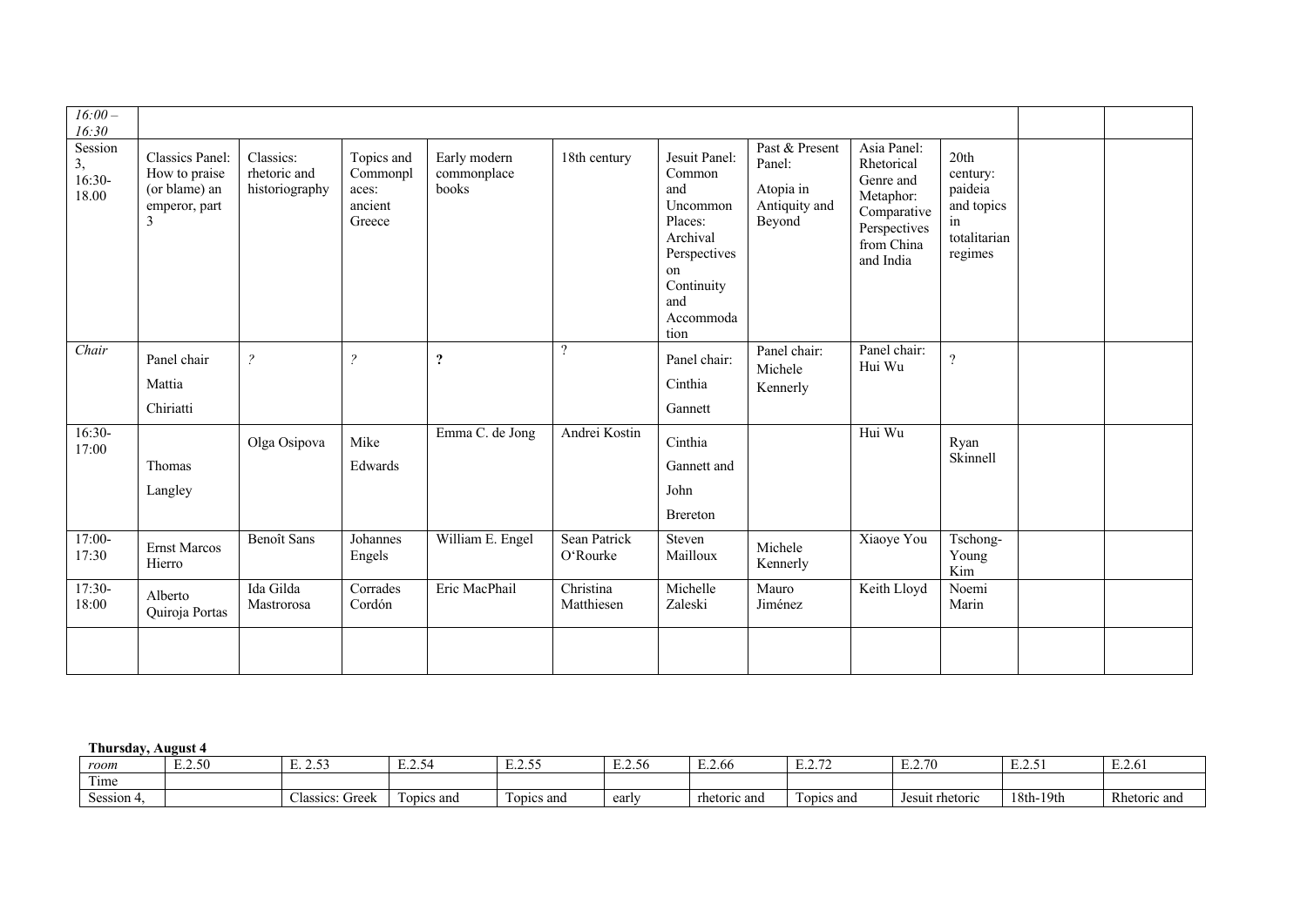| 9:00-10.30                |                                                          | declamation                                     | Commonplaces:<br>ancient Greece | Commonplaces:<br>Cicero 2                              | modern<br>rhetorical<br>theory 1                | early modern<br>literature 1            | commonplaces<br>in the<br>Renaissance                                                                                                     |                          | century panel:<br>The eloquent<br>musician | Society                            |
|---------------------------|----------------------------------------------------------|-------------------------------------------------|---------------------------------|--------------------------------------------------------|-------------------------------------------------|-----------------------------------------|-------------------------------------------------------------------------------------------------------------------------------------------|--------------------------|--------------------------------------------|------------------------------------|
| Chair                     |                                                          | $\boldsymbol{?}$                                | $\ddot{\mathbf{.}}$             | $\gamma$                                               | $\ddot{?}$                                      | $\overline{\cdot}$                      | $\boldsymbol{?}$                                                                                                                          | $\overline{\mathcal{L}}$ | Panel chair:<br>Marcus Held                | $\ddot{\mathbf{c}}$                |
| $09:00 -$<br>09:30        |                                                          |                                                 | Manfred Kraus                   | Audronė<br>Kučinskienė                                 |                                                 |                                         | Janika Päll                                                                                                                               | Marta Isabel<br>Várzeas  | Marcus Held                                | Mary Le<br>Rouge                   |
| $09:30 -$<br>10:00        |                                                          | Julie Dainville                                 | Gianluca Pasini                 | Thomas Baier                                           | Wojciech<br>Ryczek                              | Jeroen Jansen                           | Ide François                                                                                                                              | Lucía Díaz<br>Marroquín  | Roger Ribeiro                              | Marielle<br>Justine C.<br>Sumilong |
| $10:00 -$<br>10:30        |                                                          | Chiara Telesca                                  | Adam Cody                       | Adam<br>Goldsmith                                      | Timothy P.<br>Green                             | Jameela Lares                           | Julia Major                                                                                                                               | Caio Griman              | Luiz<br>Fiamenghi                          | Ana Lucia<br>Magalhaes             |
| $10:30 - 11:00$           |                                                          |                                                 |                                 |                                                        |                                                 |                                         | Coffee Break                                                                                                                              |                          |                                            |                                    |
| Session 5,<br>11:00-12.30 | Classics Panel:<br>Invective topics<br>in Cicero's works | Topics and<br>Commonplaces:<br>ancient Greece   | Classics:<br>Isocrates          | Graeco-Roman<br>theory and<br>history of<br>rhetoric 1 | Ancient<br>rhetoric,<br>science and<br>painting | rhetoric and<br>early modern<br>culture | Africa Panel:<br>The<br>(Re)Invention<br>of Africa:<br>Uncommon<br>Commonplaces<br>in the Colonial<br>Past and<br>Postcolonial<br>Present |                          | Rhetoric and<br>Digital<br>Humanities      | Rhetoric and<br>Society            |
| Chair                     | Panel chair:<br>Antje Junghanß                           | $\overline{\mathbf{?}}$                         | $\boldsymbol{?}$                | $\boldsymbol{?}$                                       | $\overline{\mathcal{L}}$                        | $\ddot{\cdot}$                          | Panel chair:<br>Kermit<br>Campbell                                                                                                        |                          | ?                                          | $\overline{?}$                     |
| $11:00 -$<br>11:30        | Antje Junghanß                                           | Thierry<br>Oppeneer                             | Joseph Fisher                   | Jakob Wisse                                            | Caroline<br>Petit                               | Belmiro<br>Fernandes<br>Pereira         | Kermit<br>Campbell                                                                                                                        |                          | Madison Jones                              | Melody Lehn                        |
| $11:30 -$<br>12:00        | <b>Bernhard Kaiser</b>                                   | Constantinos<br>Raios                           | Robert Sullivan                 | <b>Robert Gaines</b>                                   | Aileen Das                                      | Martin<br>Camper                        | Adedoyin<br>Ogunfeyimi                                                                                                                    |                          | Edgra Lyna                                 | Wanda Little<br>Fenimore           |
| $12:00 -$<br>12:30        |                                                          | Anders<br>Eriksson                              | Mengzhen Yue                    | Mary Rosalie<br>Stoner                                 | Alfredo<br>Casamento                            | Curry<br>Kennedy                        |                                                                                                                                           |                          | Amedeo<br>Alessandro<br>Raschieri          | Jorge Deserto                      |
| 12:30-14.00               | Lunch Break                                              |                                                 |                                 |                                                        |                                                 |                                         |                                                                                                                                           |                          |                                            |                                    |
| 14:00-15:30               |                                                          | Plenary lecture by Glenn Most (chair: Bé Breij) |                                 |                                                        |                                                 |                                         |                                                                                                                                           |                          |                                            |                                    |
| $15:30 - 16.00$           |                                                          |                                                 |                                 |                                                        |                                                 |                                         | <b>Break</b>                                                                                                                              |                          |                                            |                                    |
| Time/Room                 | E.2.50                                                   | E. 2.53                                         | E.2.54                          | E.2.55                                                 | E.2.56                                          | E.2.66                                  | E.2.72                                                                                                                                    | E.2.70                   | E.2.51                                     | E.2.61                             |
| Session 6,<br>16:00-18.00 | Classics Panel:<br>Topoi vs.                             | <b>Classics Panel:</b>                          | Classics Panel:                 | Classics:                                              | Antiquity,                                      | Early modern<br>rhetorical              | Classics Panel:<br>Rhetoric and                                                                                                           | Medieval<br>rhetoric and | 18th century                               |                                    |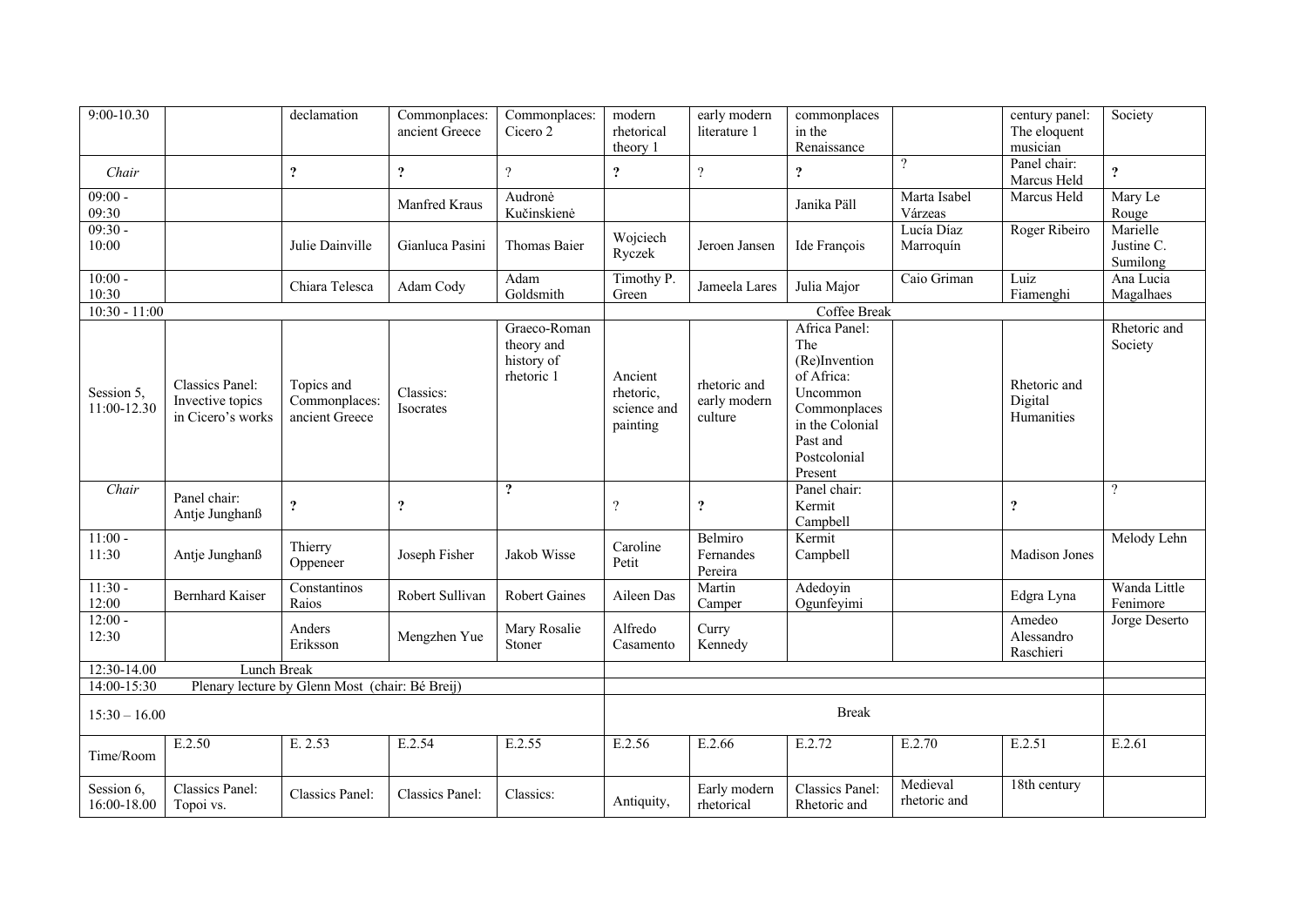|             | Commonplaces<br>2, Places and<br>Spaces as<br>Cultural<br>Determinants in<br>Greek Oratory | Topoi of<br>(dis)unity in<br>Attic oratory | Oltre la<br>bellezza. Topoi<br>e luoghi comuni<br>su Elena<br>dall'epica<br>arcaica all<br>produzione<br>letteraria del IV<br>secolo | Roman<br>declamation | Byzantium<br>and the<br>East             | theory 2                        | Historiography:<br>Reconsidering<br>a Complex<br>Relationship<br>through Topoi | literature         |                   |  |
|-------------|--------------------------------------------------------------------------------------------|--------------------------------------------|--------------------------------------------------------------------------------------------------------------------------------------|----------------------|------------------------------------------|---------------------------------|--------------------------------------------------------------------------------|--------------------|-------------------|--|
| chair       | Panel chair:<br>Christoph<br>Michels                                                       | Panel chair:<br>Andreas<br>Serafim         | Panel chair:<br>Maddalena<br>Vallozza                                                                                                | $\boldsymbol{?}$     | $\overline{\cdot}$                       | 9                               | Panel chair:<br>Massimiliano<br>Carloni                                        | $\gamma$           | $\overline{?}$    |  |
| 16:00-16:30 | Christoph<br>Michels                                                                       | Andreas<br>Serafim                         | Maddalena<br>Vallozza                                                                                                                | Charles Guérin       | <b>Byron</b><br>Waldron                  | Roberto Leon                    | Massimiliano<br>Carloni                                                        | Martin Camargo     | Rodney<br>Herring |  |
| 16:30-17:00 | Craig Cooper                                                                               | Jakub Filonik                              | Dino De<br>Sanctis                                                                                                                   | Lydia Spielberg      | Alberto<br>Rigolio                       | Timoth Barr                     | Simone<br>Rendina                                                              | Michelle<br>Bolduc | Dietmar Till      |  |
| 17:00-17:30 | Sophie Mills                                                                               | Jasper Donelan                             | Cecilia Nobili e<br>Andrea Capra                                                                                                     | Biagio<br>Santorelli | David<br>Blakesley                       | Magdalena<br>Ryszka-<br>Kurczab | Maria Gisella<br>Giannone                                                      | <b>Brian Stone</b> | Marissa Croft     |  |
| 17:30-18:00 | Jon Hesk                                                                                   | Alessandro<br>Vatri                        | Sabina<br>Castellaneta                                                                                                               | Niek Janssen         | David<br>Isaksen and<br>Tamar<br>Dolidze | Luis Merino                     | Linda<br>Hammann                                                               | Joseph Sharp       | Tasker Davis      |  |

## **Friday, August 5**

| Time/Room                  | E.2.50                                           | E. 2.53                                                                                | E.2.54                                                 | E.2.55                                              | E.2.56 | E.2.66                                                       | E.2.72                                                                                      | E.2.70                                       | E.2.51 | E.2.61 |
|----------------------------|--------------------------------------------------|----------------------------------------------------------------------------------------|--------------------------------------------------------|-----------------------------------------------------|--------|--------------------------------------------------------------|---------------------------------------------------------------------------------------------|----------------------------------------------|--------|--------|
| Session 7,<br>$9:00-10:30$ | Classics: Greek<br>rhetoric, 5h/4th<br>centuries | Classics Panel:<br>Disagreeing to<br>deliberate: a<br>look at ancient<br>Greek thought | Graeco-Roman<br>theory and<br>history of<br>rhetoric 2 | Graeco-Roman<br>rhetoric, society<br>and literature |        | Graeco-<br>Roman<br>rhetoric,<br>society and<br>literature 2 | Early Modern:<br>Panel<br>Shakespeare's<br>topical theater:<br>plays, places,<br>arguments" | Rhetoric and<br>early modern<br>literature 2 |        |        |
| Chair                      |                                                  | Salvatore Di<br>Piazza                                                                 |                                                        |                                                     |        |                                                              | Panel chair:<br>Vanessa Lim                                                                 |                                              |        |        |
| $09:00 - 09:30$            | Alannah Karas                                    | Salvatore Di<br>Piazza                                                                 | José Izaguirre                                         | Raúl Villegas<br>Marín                              |        | Guillemette<br>Mérot                                         | Vanessa Lim                                                                                 | Zachary D.<br>Sharp                          |        |        |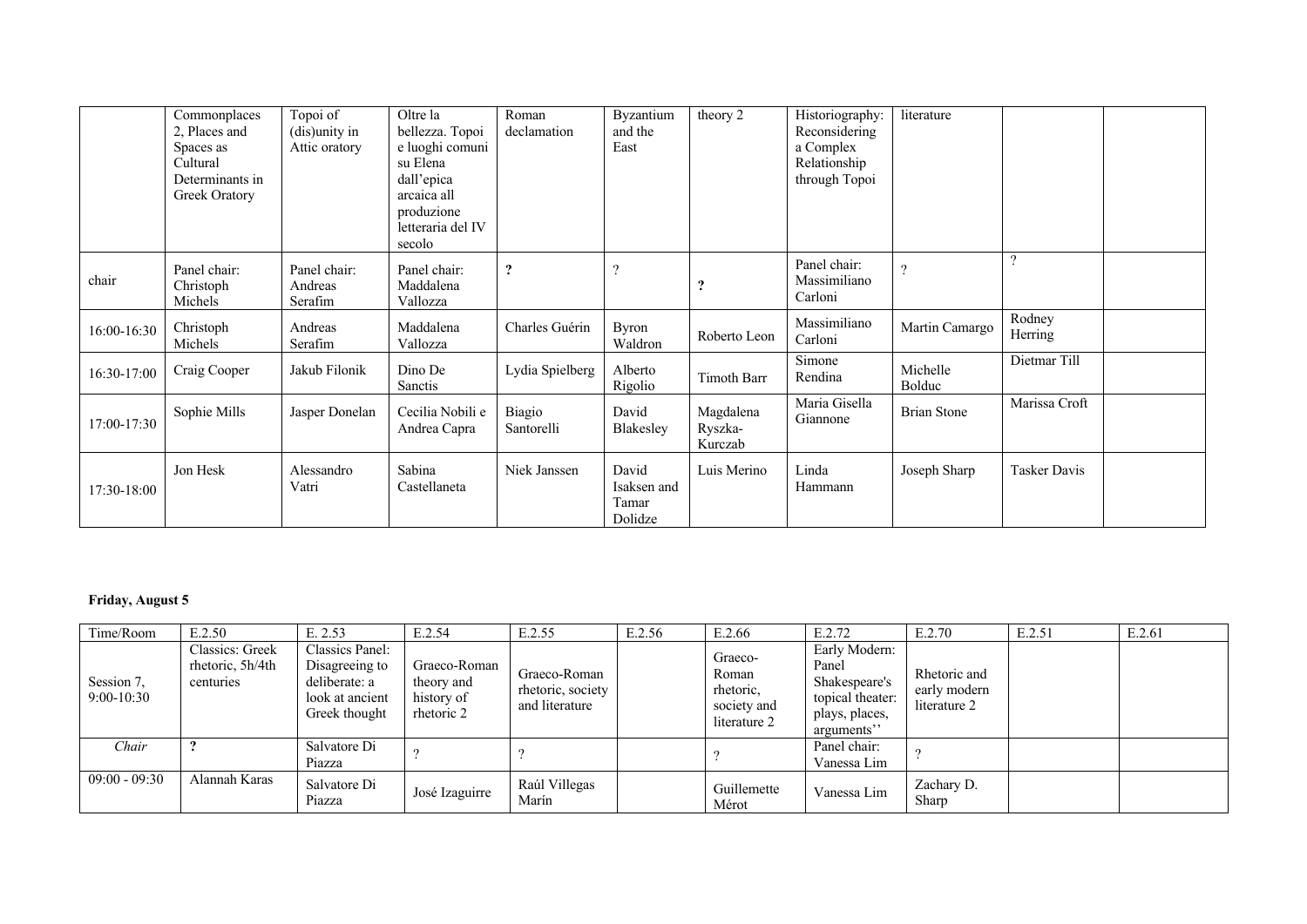| $09:30 - 10:00$             | Andreas<br>Avougsti                                                                                            | Francesca<br>Piazza                                                       | María del<br>Carmen<br>Encinas<br>Reguero and<br>Javier Bilbao                                                          | Francesco<br>Berardi                                                          |                                                                                                 | Diletta<br>Vignola   | Kirk Dodd                          | Christian<br>Giddings                    |                                                                                                                                                      |                                         |  |
|-----------------------------|----------------------------------------------------------------------------------------------------------------|---------------------------------------------------------------------------|-------------------------------------------------------------------------------------------------------------------------|-------------------------------------------------------------------------------|-------------------------------------------------------------------------------------------------|----------------------|------------------------------------|------------------------------------------|------------------------------------------------------------------------------------------------------------------------------------------------------|-----------------------------------------|--|
| $10:00 - 10:30$             | <b>Christine Plastow</b>                                                                                       | Pilar Gomez                                                               | Mika Hietanen                                                                                                           | Pasquale<br>Massimo Pinto                                                     |                                                                                                 | Antonella<br>Carbone | Nick<br>Moschovakis                | Frank<br>Schumacher                      |                                                                                                                                                      |                                         |  |
| $10:30 - 11:00$             |                                                                                                                |                                                                           |                                                                                                                         |                                                                               | <b>BREAK</b>                                                                                    |                      |                                    |                                          |                                                                                                                                                      |                                         |  |
| Session 8,<br>11:00-12:30   | Classics Panel:<br>Oratio figurata:<br>Greek and Latin<br>theory and<br>practice                               | Topics and<br>Commonplaces:<br>Hellenistic and<br>Roman imperial<br>age 2 | Classics: the<br>sophists                                                                                               | Topics and<br>Commonplaces:<br>Hellenistic and<br>Roman imperial<br>age 1     | Classics:<br>Greek<br>rhetoric,<br>5h/4th<br>centuries                                          |                      | 18th/19th<br>century               | Jesuit rhetoric                          |                                                                                                                                                      |                                         |  |
| Chair                       | Bé Breij                                                                                                       | $\overline{?}$                                                            | $\ddot{?}$                                                                                                              | $\overline{?}$                                                                | $\ddot{\mathbf{?}}$                                                                             |                      | $\gamma$                           | $\overline{?}$                           |                                                                                                                                                      |                                         |  |
| $11:00 - 11:30$             | Jonathan<br>Thiessen                                                                                           | Johannes<br><b>Breuer</b>                                                 | Johann Goeken                                                                                                           | Jan Erik<br>Hessler                                                           | James<br>Fredal                                                                                 |                      | Michael<br>Hoppmann                | Bartosz<br>Awianowciz                    |                                                                                                                                                      |                                         |  |
| $11:30 - 12:00$             | Giovanni<br>Margiotta                                                                                          | Artemis Brod                                                              | <b>Brad Cook</b>                                                                                                        | Alessandra<br>Palla                                                           | Giulia<br>Maltagliati                                                                           |                      | Abraham<br>Romney                  | Hanne Roer                               |                                                                                                                                                      |                                         |  |
| $12:00 - 12:30$             | Diederik<br>Burgersdijk                                                                                        | Maurizio<br>Massimo<br>Bianco                                             | Michael<br>Gagarin                                                                                                      |                                                                               | Arjan Nijk                                                                                      |                      | Christos<br>Kremmydas              | Sophie Conte                             |                                                                                                                                                      |                                         |  |
| $12:30 - 14:00$             |                                                                                                                |                                                                           |                                                                                                                         |                                                                               | Lunch                                                                                           |                      |                                    |                                          |                                                                                                                                                      |                                         |  |
| Session 9,<br>$14:00-16:00$ | <b>Classics Panel:</b><br>Topoi vs.<br>Commonplaces<br>3, Roman<br>Society as<br>Framework for<br>Commonplaces | Medieval<br>rhetoric and<br>poetic                                        | Early Modern<br>Panel:<br>Relationships<br>between music<br>and rhetorics in<br>the 16th, 17th<br>and 18th<br>centuries | Jesuit panel:<br>Common Place<br>of Jesuit<br>Meditation:<br>Imitatio Christi | Reception<br>of ancient<br>rhetoric and<br>rhetorical<br>tradition in<br>postclassical<br>times |                      | Asia.<br>Antiquity and<br>Beyond 2 | 19th century                             | $20th-21st$<br>Centuries/<br>Rhetoric and<br>Society Panel:<br>'Fragments,<br>Breakdowns,<br>and Incongruity<br>in<br>Interdisciplinary<br>Rhetorics | $20th-21st$<br>century:<br>commonplaces |  |
| Chair                       | Jan-Markus<br>Kötter                                                                                           | $\gamma$                                                                  | Cassiano<br><b>Barros</b>                                                                                               | Aiko Okamoto-<br>MacPhail                                                     | $\ddot{\cdot}$                                                                                  |                      | $\overline{\cdot}$                 | $\overline{\mathcal{L}}$                 | Panel chair:<br>Robert Gilmor                                                                                                                        | $\overline{?}$                          |  |
| $14:00 - 14:30$             | Jan-Markus<br>Kötter                                                                                           | Chiara<br>Martinelli                                                      | Mônica Lucas                                                                                                            | Michael Raley                                                                 | Christoph<br>Pieper                                                                             |                      | Haixia Lan                         | Margarita<br>Esther<br>Sánchez<br>Cuervo | Robert Gilmor                                                                                                                                        | Satoru Aonuma                           |  |
| $14:30 - 15:00$             | Wolfgang<br>Havener                                                                                            | Giovanni Rossi                                                            | Gabriel Persico                                                                                                         | Aiko Okamoto-<br>MacPhail                                                     | Lorenzo<br>Vespoli                                                                              |                      | LuMing Mao                         | Anderson<br>Vargas                       | April Chapman-<br>Ludwig                                                                                                                             | Jarron Slater                           |  |